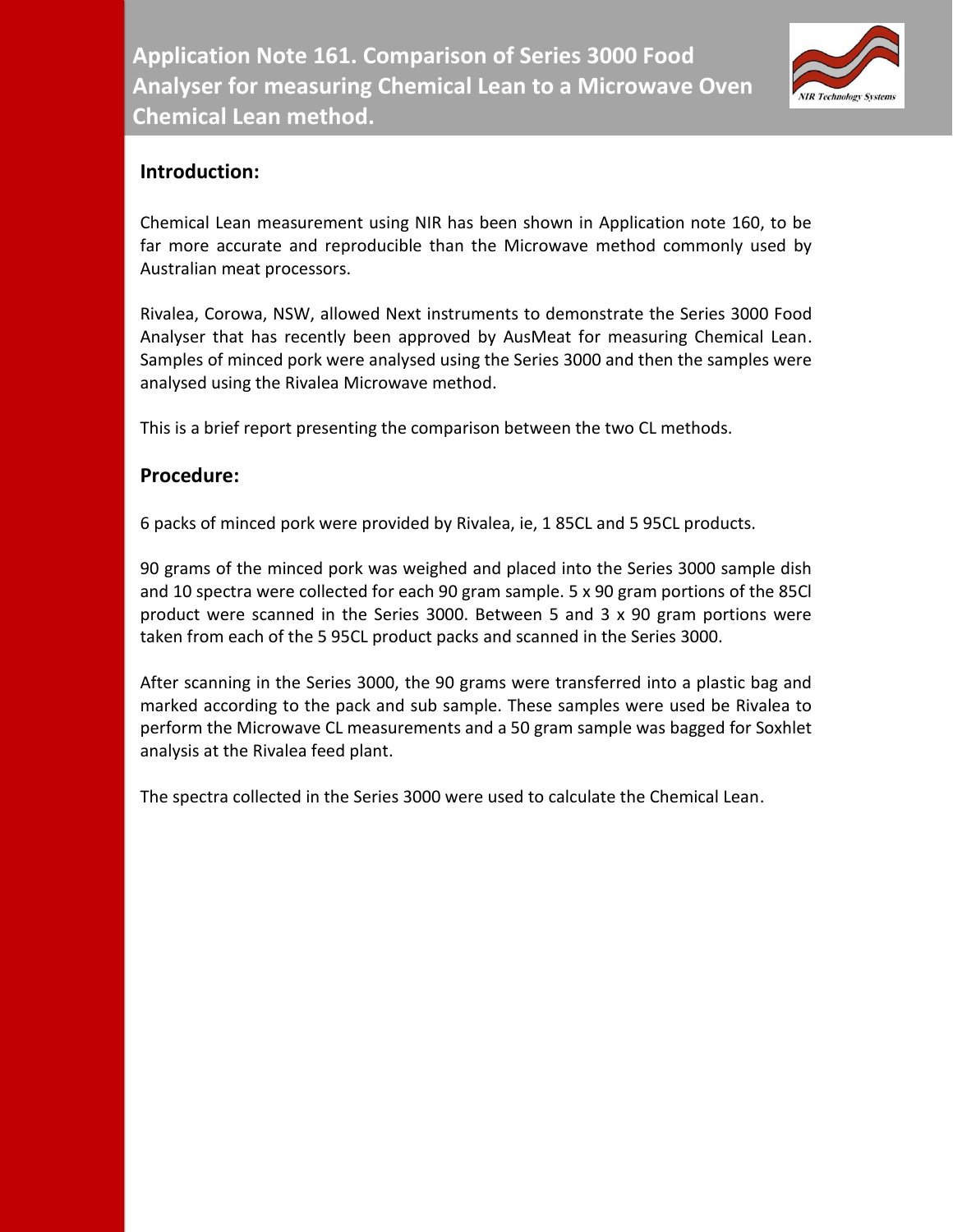## **Results:**

Figure 1 shows the NIR spectra of the pork mince samples.



Table 1. presents the predicted Chemical Lean using the Series 3000 and the Rivalea Microwave method for Chemical Lean

| Sample ID  | Series 3000 CL | Microwave CL |              | Series 300 Range Microwave Range |
|------------|----------------|--------------|--------------|----------------------------------|
| Pack1 85-1 | 87.8           | 90           |              |                                  |
| Pack1 85-2 | 87.9           | 87.5         |              |                                  |
| Pack1 85-3 | 87.4           | 89.4         |              |                                  |
| Pack1 85-4 | 87.0           | 86.2         |              |                                  |
| Pack1 85-5 | 88.0           | 87.5         | $\mathbf 1$  | 3.8                              |
| Pack1 95-1 | 91.6           | 88.7         |              |                                  |
| Pack1 95-2 | 91.4           | 92.5         |              |                                  |
| Pack1 95-3 | 91.1           | 95.1         |              |                                  |
| Pack1 95-4 | 91.9           | 91.3         |              |                                  |
| Pack1 95-5 | 91.5           | 97.6         | 0.8          | 5.1                              |
| Pack2 95-1 | 91.9           | 92.5         |              |                                  |
| Pack2 95-2 | 91.8           | 91.3         |              |                                  |
| Pack2 95-3 | 91.8           | 93.8         |              |                                  |
| Pack2 95-4 | 91.8           | 91.3         | 0.1          | 2.5                              |
| Pack3 95-1 | 91.7           | 90           |              |                                  |
| Pack3 95-2 | 91.2           | 92.5         |              |                                  |
| Pack3 95-3 | 90.7           | 93.8         |              |                                  |
| Pack3 95-4 | 91.0           | 93.8         | $\mathbf{1}$ | 3.8                              |
| Pack4 95-1 | 91.5           | 91.3         |              |                                  |
| Pack4 95-2 | 91.4           | 92.5         |              |                                  |
| Pack4 95-3 | 91.5           | 91.3         | 0.1          | 1.2                              |
| Pack5 95-1 | 91.9           | 95.1         |              |                                  |
| Pack5 95-2 | 91.4           | 93.8         |              |                                  |
| Pack5 95-3 | 91.4           | 92.5         | 0.5          | 2.6                              |
|            |                |              |              |                                  |

Stdev 0.4 1.4